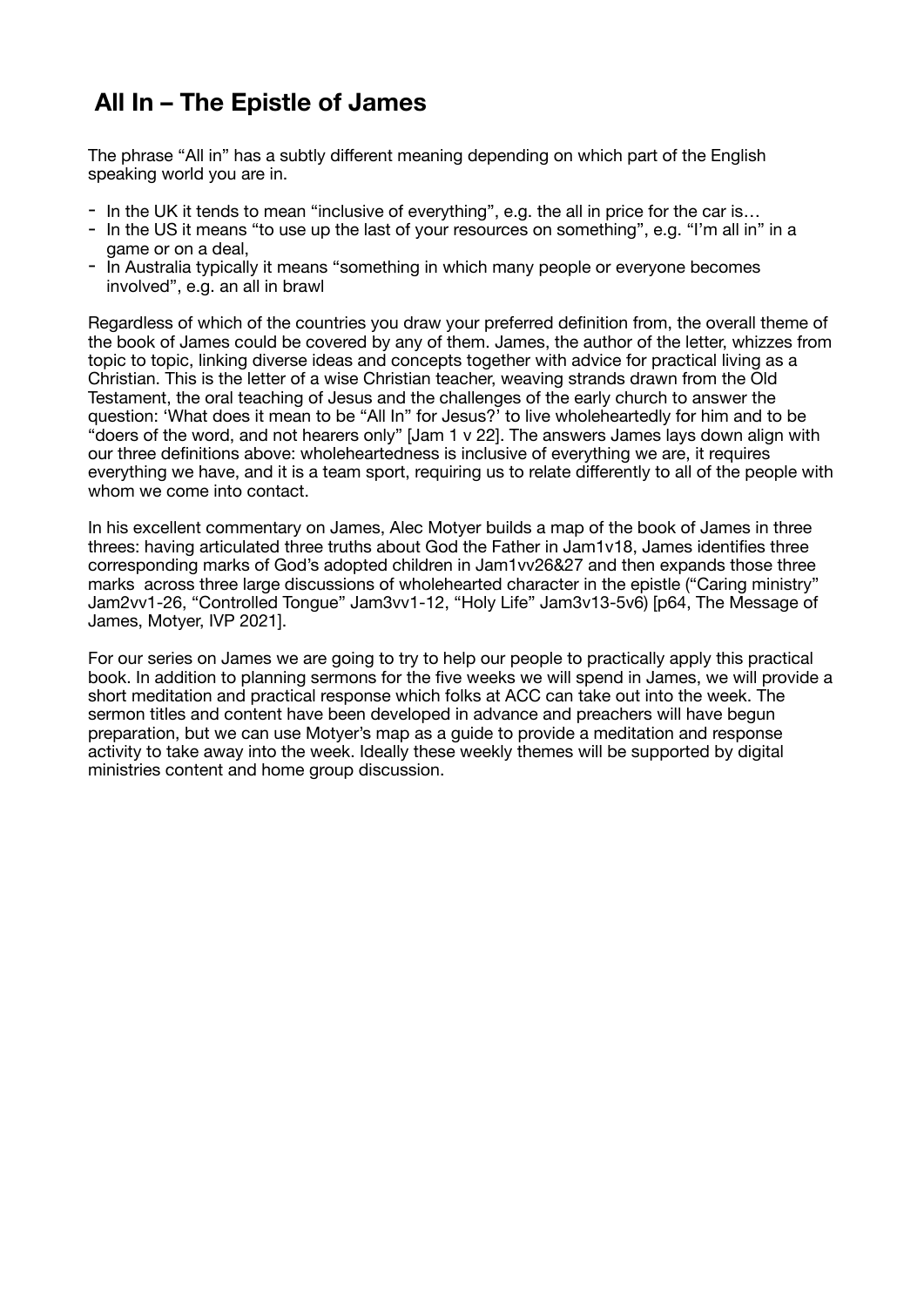| <b>Week</b><br>beginning | <b>Preacher and passage</b> | Week theme           |
|--------------------------|-----------------------------|----------------------|
| 29 May                   | $(Jam1:1-18)$<br>Don        | Trials & temptations |

## **Week1 - Character of the Father**

# **Meditation**

Consider James 1:17-18:

*"Every good gift and every perfect gift is from above, coming down from the Father of lights, with whom there is no variation or shadow due to change. Of his own will he brought us forth by the word of truth, that we should be a kind of firstfruits of his creatures."* 

- The character of God does not change, but our attitude to him can fluctuate. How are we to love and keep loving God when our hearts are so changeable? Verse 17 seems to give us an answer.

- In verse 17, James describes God as "the Father of lights". What is the significance of that description?

- The Gospel of John tells us that Jesus is the Word of God. How do you read verse 18 in that light?

## **Response**

The Children of Israel in the Old Testament consistently forgot God's goodness and character. Their story is a continuous cycle of being saved by God and then forgetting, breaking His law and running from Him. To remind the people of God's steadfast love and divine help, the prophet Samuel raised an Ebenezer (literally 'stone of [God's] help') to commemorate God saving his people from the Philistines (1Sam7). Our own lives can often be subject to the same pattern: great feelings of closeness to God and sureness of his help and presence followed by forgetting His character and goodness. We need our own Ebenezers, to remind us of His active goodness in our lives: records of times when we know that God has helped us to serve as a reminder when we need it.

Make a list of the times that you know God has helped you in your life, put it somewhere visible where you will notice it as you go about your day. It will serve as a reminder of God's goodness for when you need it.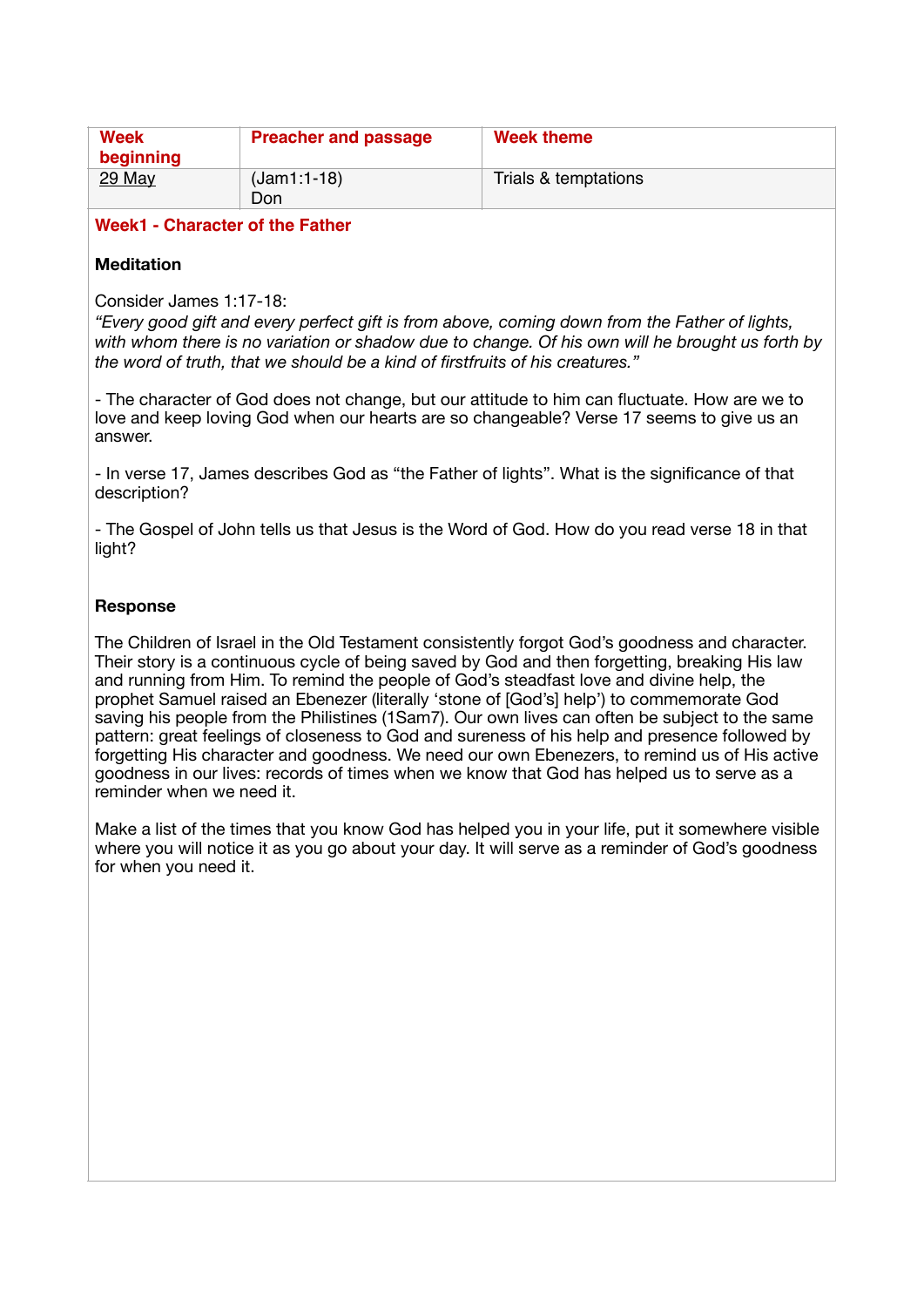| Week<br>beginning | <b>Preacher and passage</b> | Week theme                                                                  |
|-------------------|-----------------------------|-----------------------------------------------------------------------------|
| 5 June            | $(Jam1:19-2:26)$<br>Don     | Walking in the Spirit ("Listening & doing"-<br>"Faith & deeds") (Pentecost) |

## **Week2 - Adopted Children**

## **Meditation**

James is a 'practical' book, with wisdom and advice, building on the Old Testament and Jesus's teaching to highlighting the importance of living our faith. James 1:26-27 are the core of the letter highlighting the three things that James sees as important for Christian living. "*If anyone thinks he is religious and does not bridle his tongue but deceives his heart, this person's religion is worthless. Religion that is pure and undefiled before God the Father is this: to visit orphans and widows in their affliction, and to keep oneself unstained from the world."*

- What three examples of life application does James highlight here? What are these three things look like in the 21st-century?

- What does "religion" mean here? (Sometimes chapter boundaries in the Bible inhibit our understanding. Chapter 2 v 1 uses the word "faith" - does that change your understanding of verses 26 and 27?)

- Do any one of these three things stand out for you? How would God like you to change your heart in response?

## **Response**

In the original Greek, James often uses the word 'teleios', meaning perfect, to link to the type of wholehearted living that he wants his readers to know. The is a NewTestament expression of lots of Old Testament wisdom: In Proverbs 3v5 the writer tells us to "trust in the lord with all of our heart", in the book of numbers God blesses Caleb for his "wholeheartedness".

We all need time and space to hear the voice of God in our lives. One way of reflecting on the contents of our heart and how in rhythm it is with God's is to keep a journal. As part of your quiet times this week would encourage you to journal your thoughts and feelings and prayers towards God everyday. If you are struggling to know how to start, take a blank page and a pen, read Psalm 139 v 23-24 and write down what is on your heart.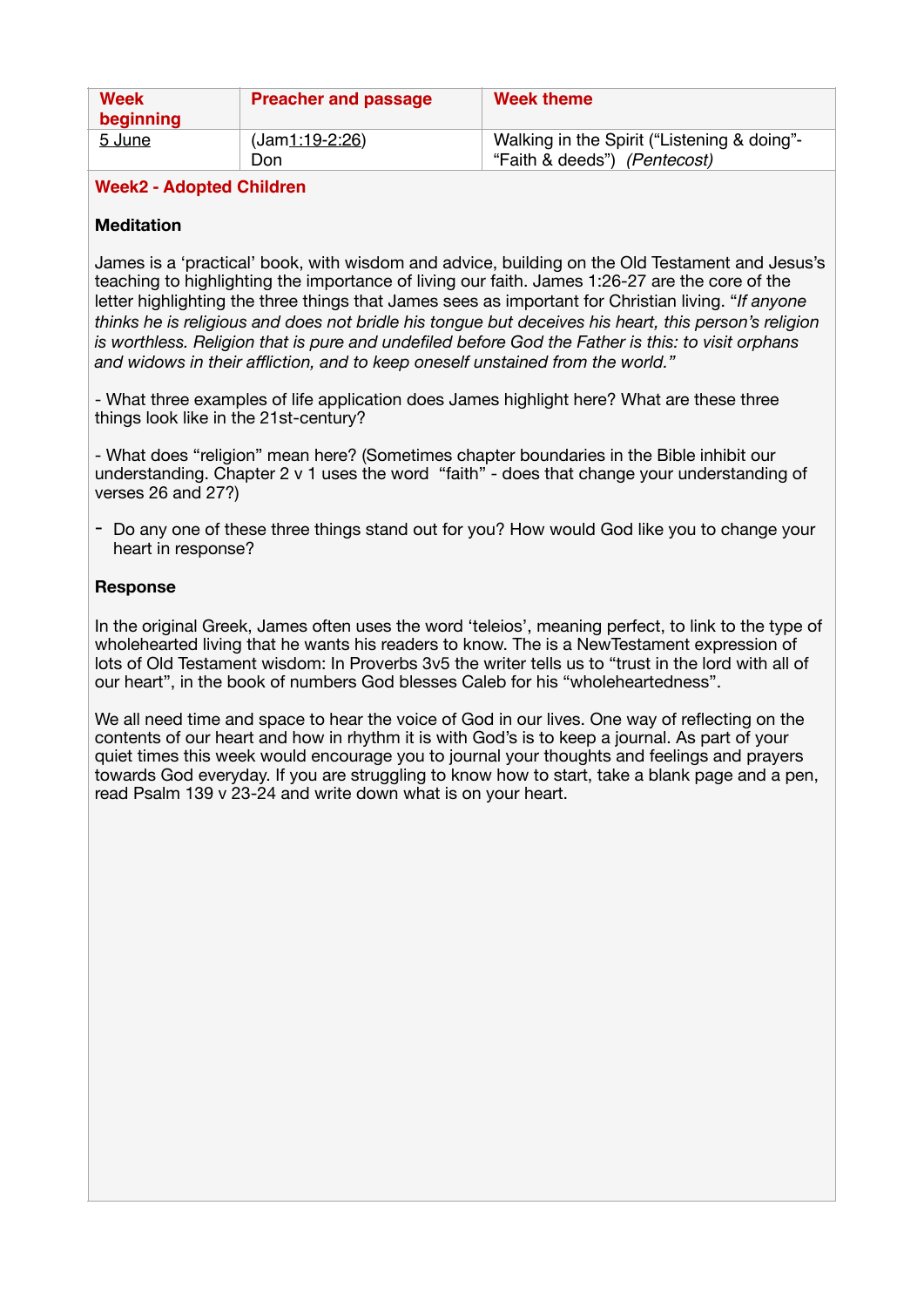| Week<br>beginning | <b>Preacher and passage</b>                      | <b>Week theme</b>                          |
|-------------------|--------------------------------------------------|--------------------------------------------|
| 12 June           | $(Jam3:1-18)$ Julie and Andy<br>(Street Connect) | "Wise & foolish living" ("Words & Wisdom") |

# **Week3 - Holy living**

James 4:7-10 says "*Submit yourselves therefore to God. Resist the devil, and he will flee from you. Draw near to God, and he will draw near to you. Cleanse your hands, you sinners, and purify your hearts, you double-minded. Be wretched and mourn and weep. Let your laughter be turned to mourning and your joy to gloom. Humble yourselves before the Lord, and he will exalt you.* 

- What are the four steps that James sets out here to enable us to receive Gods grace more effectively?
- What do you think you need to do in response to this passage?

James repeatedly emphasises that the key to wholehearted living is about the way that our relationship with God translates into a relationship with others; how our faith in God is shown to be living in the way that we treat one another.

- In the continuing verses (from v11 onwards) James speaks of how we should regard each other. What does James tell us about the measure of our hearts?
- Look at verses 13-17 of chapter 4. What steps can we take to guard against assuming that we know what Gods will for us is?

# **Response**

The book "Wholehearted" by Duncan Clark is an excellent exploration of the life of Caleb; but it is also a practical guide to getting closer to God's will for our lives. It contains mediations for finding quietness and intimacy with God, seeking God's voice to allow us to live wholeheartedly for him.

The expand on last week's journaling response, Duncan Clark suggests four questions to ask yourself in a journal entry to explore what is in our heart and set it out before God:

- Have I allowed anxiety into my heart as a result of not fully trust in God?
- Have I allowed unforgiveness into my heart as a result of carrying an offence?
- Have I allowed idolatry into my heart as a result of not putting God first in my life?
- Have I allowed discontent to trouble my heart as a result of my ingratitude?
- Have I allowed hardness to form in my heart as a result of my lack of appreciation of grace?

These are challenging questions, but by asking them repeatedly we will come to know our own heart better and what God's desires for it are. We would encourage you to use them as you journal this week.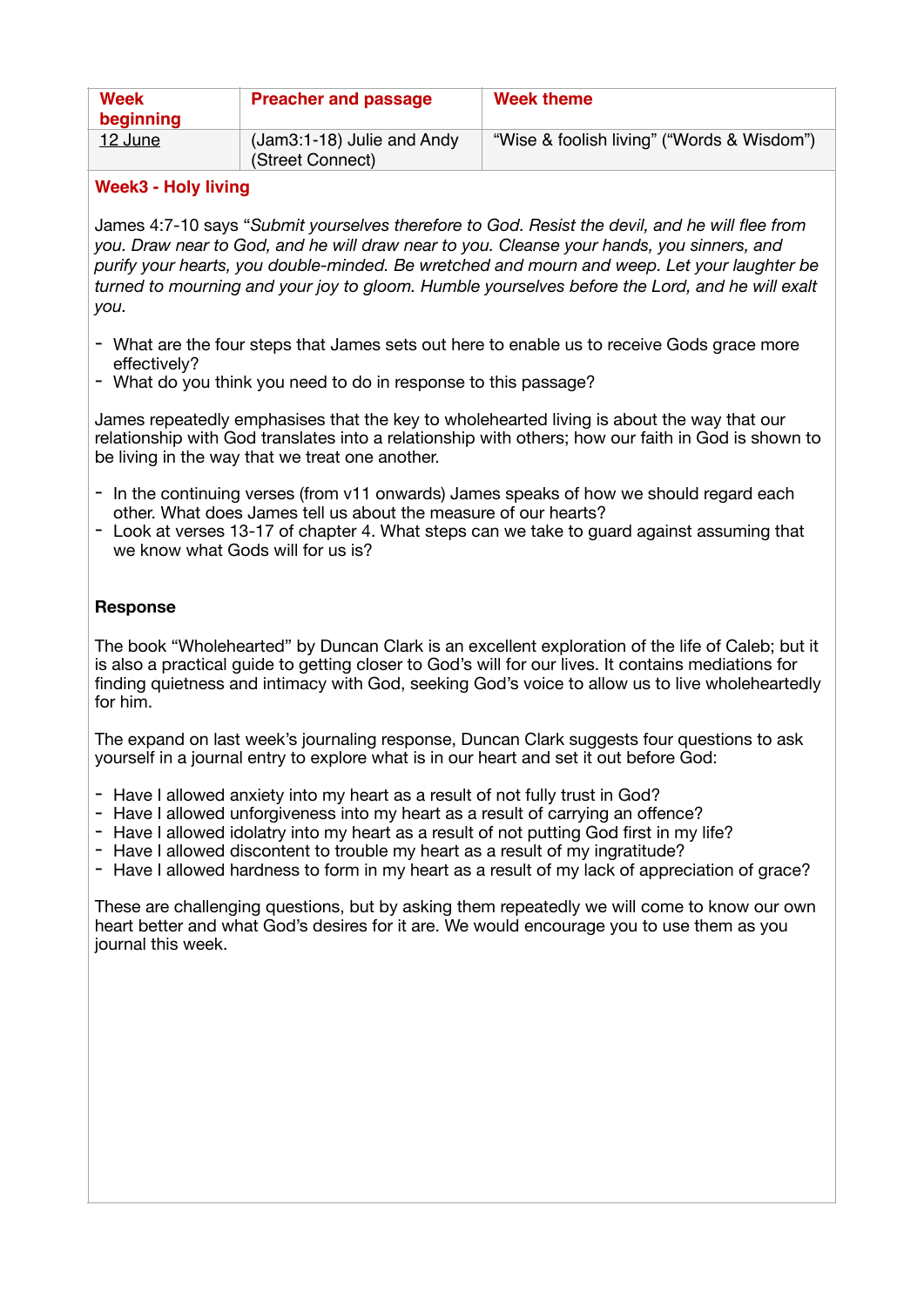| Week<br>beginning | <b>Preacher and passage</b>     | Week theme              |
|-------------------|---------------------------------|-------------------------|
| 19 June           | $(Jam4:1-17)$<br>David McNaught | "Submission & security" |

# **Week 4 - Controlled Tongue**

## **Meditation**

James spends longer on watching what we say, than on any other single topic in his letter. James 3 starts with a series of warnings about how the words we say influence the rest of our lives. In particular James highlights how our words affect our relationships with one another: words' ability to spread evil, to both bless and curse, and to be evidence of the character that is in us. Considering the start of James.3:

- How do the illustrations about the horse and the ship ( verses 2-5) help us to understand the power of the words we say?
- In verse 8, James says that "*no human being can tame the tongue. It is a restless evil, full of deadly poison".* Have you found this to be true? What do you think the 'deadly poison' that James refers to is?
- In verses 9-11, James seems to be saying that it is the tongue's pollution, not its sweetness that most affects our lives. Do you find this to be true? What can we do in light of this?

## **Response**

Of all The 10 Commandments, the second: "*Do not take the name of the Lord your God in vain*" is one that many Christians would feel comfortable saying that we follow most or all of the time. We have a clear understanding of what it means to take "God's name in vain", as a swear word without the respect it deserves. In the sermon on the Mount in Matthew5, however Jesus sets a higher standard than the Commandments for Christian behaviour identifying anger and lust as the underlying cause of our sinfulness which need repentance as much as our actions.

Similarly, James sets a higher standard for our speech in his letter, drawing a direct connection in these versus between The hypocrisy of having lips which praise God and at the same time that curse other people. The radio personality Bernard Meltzer said: "*Before you speak ask yourself if what you are going to say is true, is kind, is necessary, is helpful. If the answer is no, maybe what you are about to say should be left unsaid.*"

This week ask God to help you to hold your speech to that standard, blessing those around you with words moderated by God's love for them.